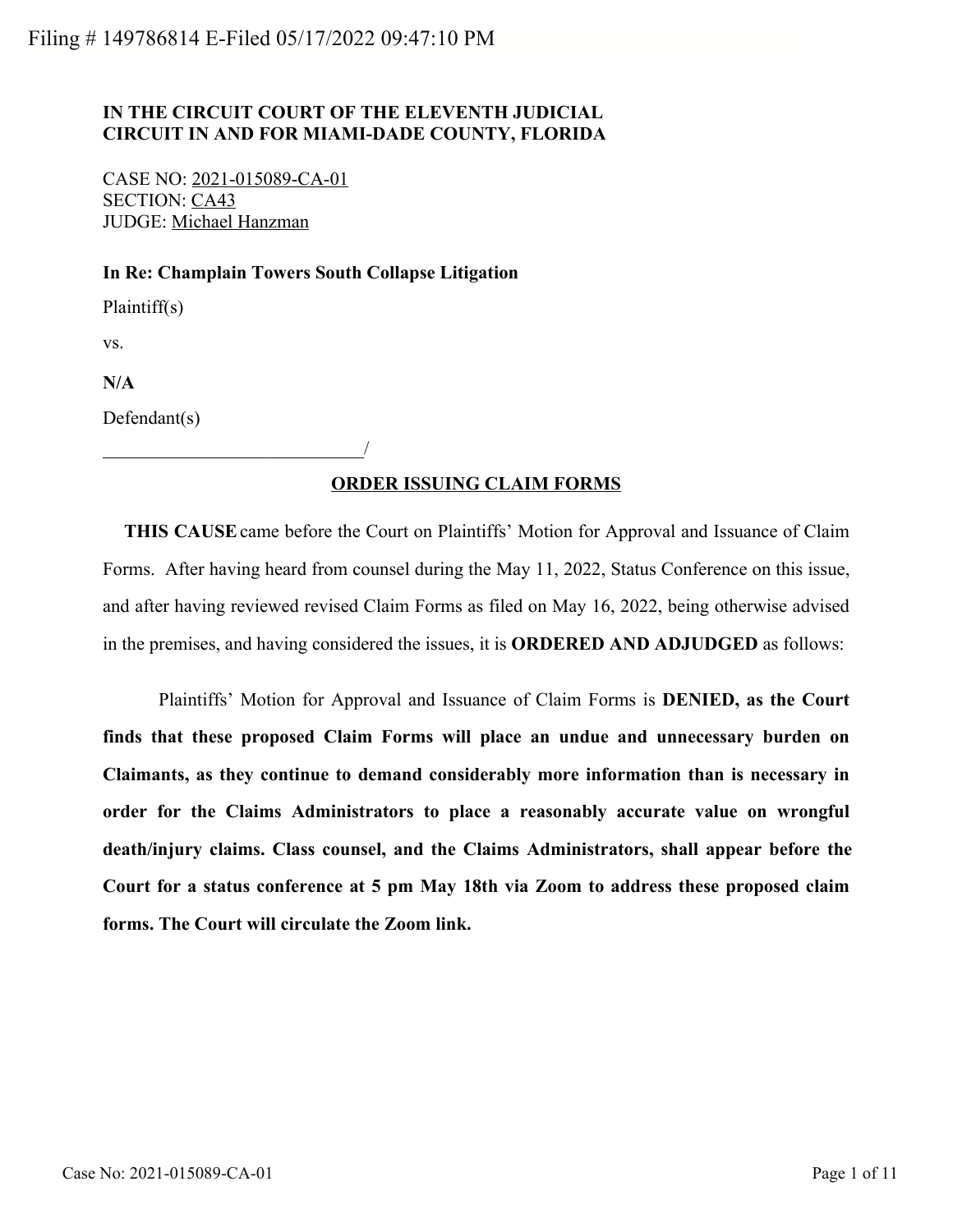**DONE** and **ORDERED** in Chambers at Miami-Dade County, Florida on this 17th day of May, 2022.

Abbel Alphage 9:28 P

2021-015089-CA-01 05-17-2022 9:28 PM Hon. Michael Hanzman

**CIRCUIT COURT JUDGE** Electronically Signed

No Further Judicial Action Required on **THIS MOTION**

CLERK TO **RECLOSE** CASE IF POST JUDGMENT

## **Electronically Served:**

Aaron Jacobs, ajacobs@butler.legal Aaron Jacobs, dmarquith@butler.legal Aaron M. Jacobs, ajacobs@butler.legal Aaron M. Jacobs, dmarquith@butler.legal Aaron M. Jacobs, aalbelo@butler.legal Aaron Podhurst, apodhurst@podhurst.com Aaron Podhurst, dricker@podhurst.com Adam A Schwartzbaum, adams@moskowitz-law.com Adam A Schwartzbaum, service@moskowitz-law.com Adam A Schwartzbaum, dione@moskowitz-law.com Adam Moskowitz, adam@moskowitz-law.com Adam Moskowitz, dione@moskowitz-law.com Adam Moskowitz, service@moskowitz-law.com Alfred Armas, alfred@armaslaw.com Alison E Patino, apatino@patinolaw.com Amanda Anderson, AAnderson@insurance-counsel.com Amanda K Anderson, eservice@insurance-counsel.com Amanda K Anderson, aanderson@insurance-counsel.com Amanda K Anderson, InsuranceCounsel2050@gmail.com Ana Angelica Viciana, anita@miamidade.gov Ana Angelica Viciana, mbarber@miamidade.gov Andrew B. Yaffa, aby@grossmanroth.com Andrew B. Yaffa, omb@grossmanroth.com Andrew M Feldman, feldmana@kleinpark.com Andrew M Feldman, montanem@kleinpark.com Andrew M Feldman, piersonj@kleinpark.com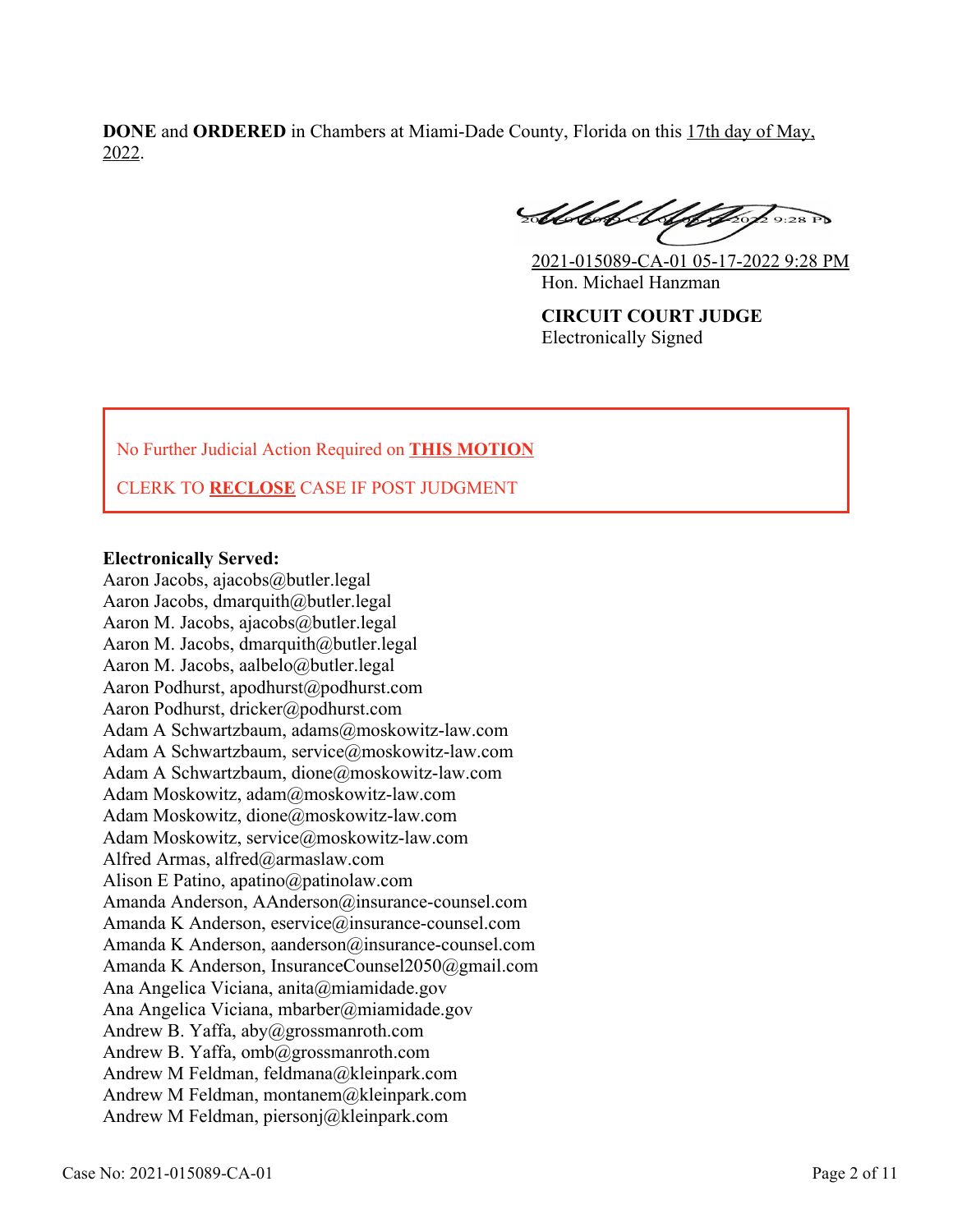Andrew P. Gold, Esq., andrew.gold@akerman.com Andrew P. Gold, Esq., jill.parnes@akerman.com Andrew Paul Gold, andrew.gold@akerman.com Andrew Paul Gold, jill.parnes@akerman.com Andrew Paul Gold, bobbi.engelke@akerman.com Anthony Chiarello, anthony@chiarellolegal.com Anthony Chiarello, ACL.001@chiarellolegal.com Anthony J Carriuolo, acarriuolo@bergersingerman.com Anthony J Carriuolo, mnewland@bergersingerman.com Anthony J Carriuolo, drt@bergersingerman.com Anthony Perez, aperez@hsmpa.com Ariella J Ederi, ariella.ederi@pillsburylaw.com Aron Raskas, araskas@gunster.com Aron Raskas, avalido@gunster.com Aron Raskas, eservice@gunster.com Aryeh Kaplan, aryeh.kaplan@pillsburylaw.com Aryeh Kaplan, nydocket@pillsburylaw.com Aryeh Kaplan, miadocket@pillsburylaw.com Benjamin Fernandez IV, bfernandez@silvasilva.com Benjamin Fernandez IV, LBellizio@silvasilva.com Benjamin Fernandez, IV, bfernandez@silvasilva.com Benjamin Fernandez, IV, tgomez@silvasilva.com Bernadette Vazquez, bvazquez@klugerkaplan.com Bernadette Vazquez, clong@klugerkaplan.com Beth Moon, beth.moon@hoganlovells.com Beth Moon, miamidocketing@hoganlovells.com Bradford R. Sohn, brad@bradsohnlaw.com Bradford R. Sohn, paralegal@bradsohnlaw.com Bradford R. Sohn, service.bradsohnlaw@gmail.com Bradley J Edwards, staff.efile@epllc.com Bradley J Edwards, brad@epllc.com Bradley J Edwards, maria@epllc.com Brenda Radmacher, brenda.radmacher@akerman.com Bret M Feldman, feldmanb@phelps.com Bret M Feldman, yolanda.vazquez@phelps.com Brian S Dervishi, bdervishi@wdpalaw.com Brian S Dervishi, service@wdpalaw.com Bruce Alan Katzen, bkatzen@klugerkaplan.com Bruce Alan Katzen, cfalla@klugerkaplan.com Bruce Alan Katzen, probate@klugerkaplan.com Carlos A. Velasquez, CVelasquez@VDLawyers.com Carlos A. Velasquez, Andrea@VDLawyers.com Carlos E Silva, csilva@silvasilva.com Carlos E Silva, mromera@silvasilva.com Carlos M. Macias, macias@leesfield.com Carlos M. Macias, becerra@leesfield.com Carlos M. Macias, abreu@leesfield.com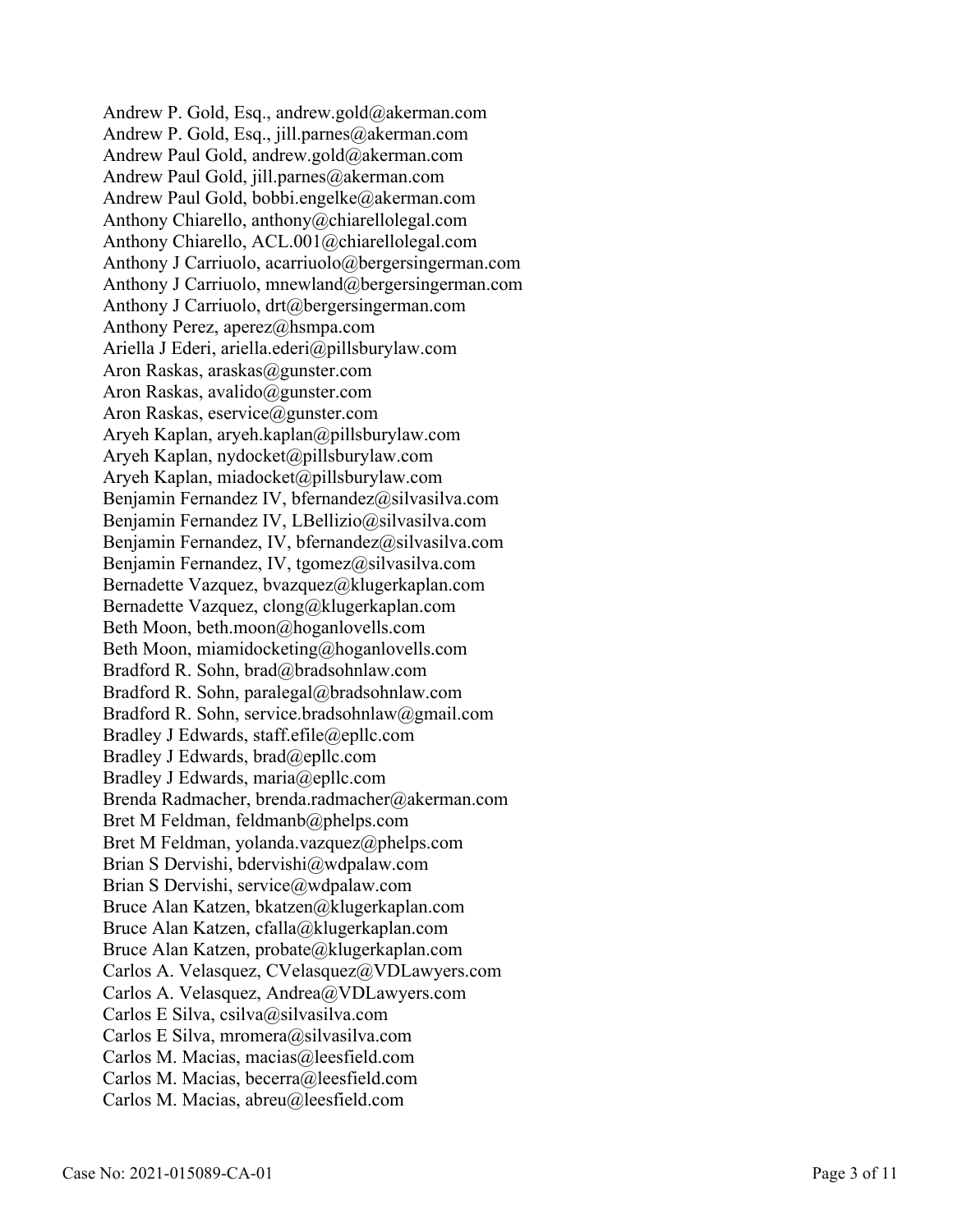Carmen M. Ortega-Rivero, carmen.ortega-rivero@akerman.com Carmen M. Ortega-Rivero, wendy.gonzalez@akerman.com Caroline Catchpole Spradlin, caroline.spradlin@phelps.com Caroline Catchpole Spradlin, samantha.powell@phelps.com Carolyn M. Luna, cluna@patinolaw.com Charles M-P George, e-service@cmpg-law.com Charles M-P George, cgeorge@cmpg-law.com Charles M-P George, bphillips@cmpg-law.com Christine L. Welstead, christine.welstead@bowmanandbrooke.com Christine L. Welstead, ashleigh.carroll@bowmanandbrooke.com Christine L. Welstead, lisa.morales@bowmanandbrooke.com Christopher L Barnett, barnettch@gtlaw.com Christopher L Barnett, nicauda@gtlaw.com Christopher S Carver, christopher.carver@akerman.com Christopher S Carver, cary.gonzalez@akerman.com Christopher T. Beck, cbeck@grsm.com Christopher T. Beck, jsoto@grsm.com Clinton C. Lyons Jr., kkirkland@morankidd.com Cole Scott & Kissane PA, Ryan.Charlson@csklegal.com Cole Scott & Kissane PA, Ryan.Soohoo@csklegal.com Cole Scott & Kissane PA, Construction.FTLW@csklegal.com Cosme Caballero, ccaballero@deutschblumberg.com Cosme Caballero, kdominguez@deutschblumberg.com Cosme Caballero, Esq., ccaballero@deutschblumberg.com Cosme Caballero, Esq., bblumberg@deutschblumberg.com Curtis Miner, curt@colson.com Curtis Miner, claudiav@colson.com Curtis Miner, eservice@colson.com Daniel Y Gielchinsky, dan@dgimlaw.com Daniel Y Gielchinsky, eservice@dgimlaw.com Daniel Y Gielchinsky, colleen@dgimlaw.com David B. Weinstein, weinsteind@gtlaw.com David B. Weinstein, thomasm@gtlaw.com David L Rosinsky Esq., LUKSFLL-Pleadings@LS-LAW.COM David L Rosinsky Esq., Drosinsky@insurancedefense.net David L Rosinsky Esq., spare@insurancedefense.net David M Wells, dwells@gunster.com David M Wells, dculmer@gunster.com David M. Murray, dmmurray@miami-airport.com David M. Murray, dmmurray@miami-airport.com David M. Murray, rmartin@miami-airport.com David M. Wells, dwells@gunster.com David M. Wells, dculmer@gunster.com David M. Wells, eservice@gunster.com David Stanoch, david@honiklaw.com Dorian N. Daggs, ddaggs@hsmpa.com Douglas J. Kress, dkress@schwedpa.com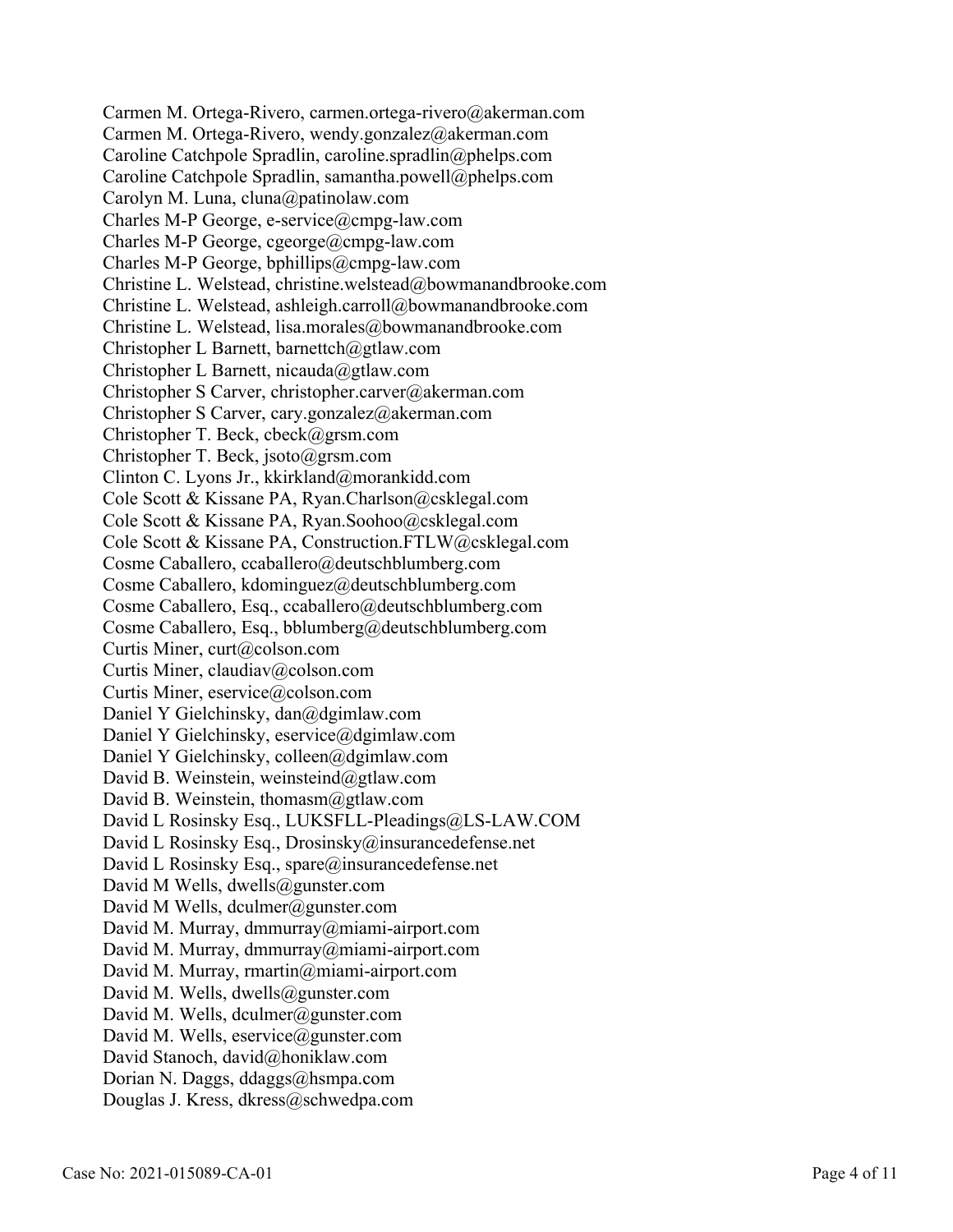Douglas J. Kress, lrandell@schwedpa.com Douglas J. Kress, amarcus@schwedpa.com Dustin Blumenthal, dblumenthal@goldbergsegalla.com Dustin Blumenthal, ppowers@goldbergsegalla.com Dustin C. Blumenthal, dblumenthal@goldbergsegalla.com Dustin C. Blumenthal, ppowers@goldbergsegalla.com E. Bruce Johnson, johnson@jambg.com E. Bruce Johnson, young@jambg.com Edward Hernandez, serviceehernandez@falkwaas.com Edward Hernandez, MSalvarrey@falkwaas.com Edward Marod, emarod@gunster.com Edward Marod, dpeterson@gunster.com Edward R. Blumberg, erb@deutschblumberg.com Edward R. Blumberg, rmitchell@deutschblumberg.com Edward R. Blumberg, kdominguez@deutschblumberg.com Elliot H. Scherker, scherkere@gtlaw.com Elliot H. Scherker, miamiappellateservice@gtlaw.com Eric P. Hockman, ehockman@wsh-law.com Eric P. Hockman, lmartinez@wsh-law.com Eric Page Hockman, ehockman@wsh-law.com Eric Page Hockman, lmartinez@wsh-law.com Eric S Kay, ekay@kttlaw.com Eric S Kay, ga@kttlaw.com Eric S Kay, agarcia@kttlaw.com Esther Ruderman, eruderman@conroysimberg.com Esther Ruderman, eservicewpb@conroysimberg.com Esther Ruderman, aroberts@conroysimberg.com Felipe Gonzalez, fggonzalez@kelleykronenberg.com Felipe Gonzalez, afilippi@kelleykronenberg.com Felipe Gonzalez, mburkett@kelleykronenberg.com Frank Florio, FFlorio@gunster.com George R Truitt Jr., george.truitt@csklegal.com George R Truitt Jr., construction.miami@csklegal.com Gonzalo Barr, gbarr@dldlawyers.com Gonzalo Barr, viviane@dldlawyers.com Gonzalo Dorta, grd@dortalaw.com Gonzalo R Dorta, grd@dortalaw.com Gonzalo R Dorta, jpedraza@dortalaw.com Gonzalo R Dorta, jgonzalez@dortalaw.com Graham LippSmith, g@lippsmith.com Graham LippSmith, mb@lippsmith.com Graham LippSmith, cca@lippsmith.com Gregory J Kahn, gkahn@boydjen.com Gregory J Kahn, jsaiz@boydjen.com Gregory J Kahn, mkruemmel@boydjen.com H. Clay Roberts, gloria@robertspa.com H. Clay Roberts, roberts@robertspa.com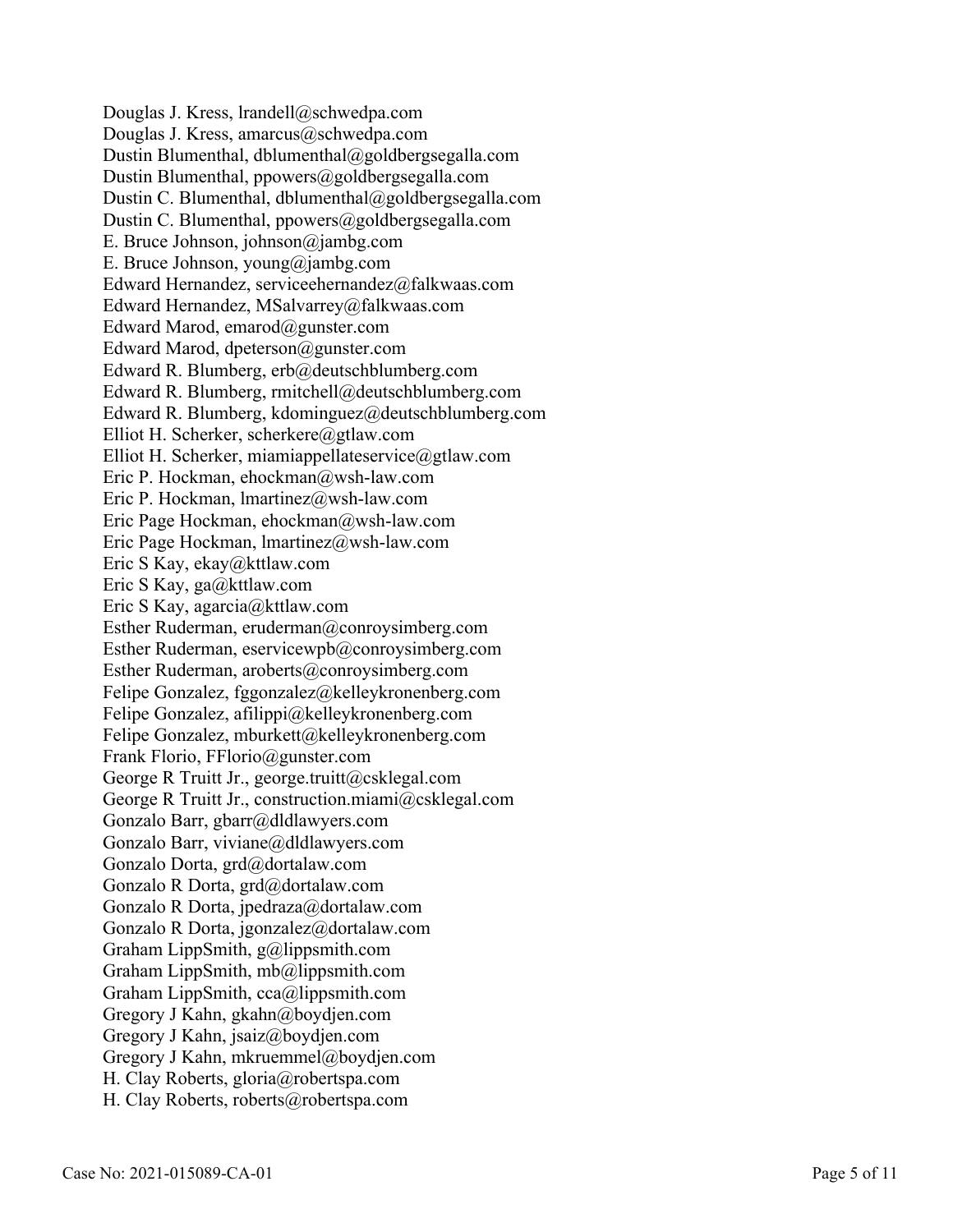H. Clay Roberts, jennifer@robertspa.com Hali E Marsocci, Hali@RomanoLawGroup.com Hali E Marsocci, Becky@RomanoLawGroup.com Hali E Marsocci, Service@RomanoLawGroup.com Harley S. Tropin Esq., hst@kttlaw.com Harley S. Tropin Esq., sf@kttlaw.com Harley Tropin, hst@kttlaw.com Harold J. Lang, III, hlang@wwhgd.com Harold J. Lang, III, hjohnson@wwhgd.com Harold J. Lang, III, njordahl@wwhgd.com Harold Lang III, hlang@wwhgd.com Harold Lang III, dmallqui@wwhgd.com Henry Lawrence Perry, lperry@perry-young.com Henry Lawrence Perry, frichard@perry-young.com Henry N. Wixon, henry.wixon@nist.gov Houston S. Park III, parkh@kleinpark.com Houston S. Park III, harriss@kleinpark.com Howard Kraft Pita, spita@pwdlawfirm.com Howard Kraft Pita, lalvarez@pwdlawfirm.com Howard Kraft Pita, pitaservice@pwdlawfirm.com Howard M Bushman, howard@moskowitz-law.com Howard M Bushman, dione@moskowitz-law.com JOHN H RUIZ, jruiz@msprecoverylawfirm.com JOHN H RUIZ, serve@msprecoverylawfirm.com JOHN H RUIZ, jruiz@msprecovery.com Janel C. Diamond, jdiamond@gunster.com Javier A. Lopez Esq., jal@kttlaw.com Javier A. Lopez Esq., ya@kttlaw.com Javier A. Lopez Esq., fsr@kttlaw.com Javier Zapata, jzapata@miamidade.gov Jeffrey Lee Newsome II, jeffrey.newsome@phelps.com Jeffrey Lee Newsome II, samantha.powell@phelps.com Jeffrey Michael Cohen, jmcohen@carltonfields.com Jeffrey Michael Cohen, schacon@carltonfields.com Jeffrey Michael Cohen, miaecf@cfdom.net Jennifer Glasser, kelly.connolly@akerman.com Jennifer Glasser, joan.davis@akerman.com Jennifer Glasser, jennifer.glasser@akerman.com Jennifer Glasser, kelly.connolly@akerman.com Jennifer Glasser, kim.stathopulos@akerman.com Jillian M Askren, askrenj@gtlaw.com Jillian M Askren, thomasm@gtlaw.com Joel L McNabney, jmcnabney@rc.com Joel L McNabney, akatz@rc.com Joel L McNabney, kgratia@rc.com John B. Morgan, jmorgan@forthepeople.com John B. Morgan, kmitnik@forthepeople.com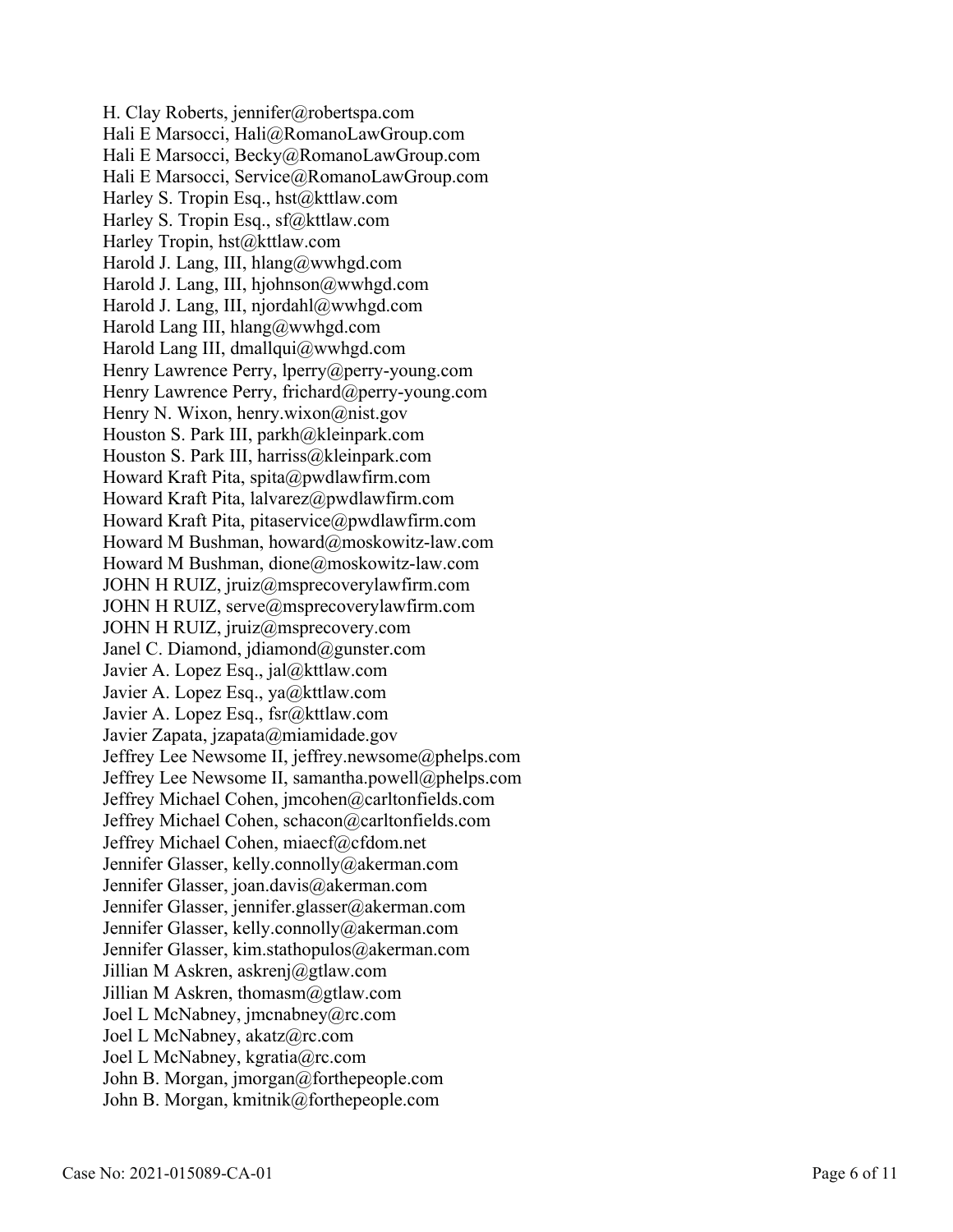John B. Morgan, andrew@forthepeople.com John Davis, jdavis@slackdavis.com John H. Ruiz, jruiz@msprecoverylawfirm.com John H. Ruiz, serve@msprecoverylawfirm.com John H. Ruiz, afernandez@msprecoverylawfirm.com John Romano, John@RomanoLawGroup.com John Scarola, scarolateam@searcylaw.com John Scarola, mmccann@searcylaw.com John Scarola, scarolateam@searcylaw.com Jonathan E Kanov, jekanov@mdwcg.com Jonathan E Kanov, kafriday@mdwcg.com Jordi Guso, jguso@bergersingerman.com Jordi Guso, drt@bergersingerman.com Jordi Guso, fsellers@bergersingerman.com Jorge A Calil Esq., jorge@jcalillaw.com Jorge A Calil Esq., jeannie.calillaw@gmail.com Jorge L. Piedra, jpiedra@kttlaw.com Jorge L. Piedra, ga@kttlaw.com Jorge Silva, jsilva@silvasilva.com Jorge Silva, csilva@silvasilva.com Jorge Silva, hsoto@silvasilva.com Joseph H. Serota, jserota@wsh-law.com Joseph H. Serota, lmartinez@wsh-law.com Joseph M. Kaye, joseph@moskowitz-law.com Joseph M. Kaye, dione@moskowitz-law.com Josh M Rubens, jrubens@klugerkaplan.com Josh M Rubens, cfernandez@klugerkaplan.com Josh M Rubens, probate@klugerkaplan.com Joshua D Fuller, jfuller@fullerlawyers.com Joshua D Fuller, lposch@fullerlawyers.com Joshua Talcovitz, TalcovitzJ@kleinpark.com Jourdan Leslie Weltman, jw0326@universalproperty.com Jourdan Leslie Weltman, subrogationservice@universalproperty.com Jourdan Leslie Weltman, vm1217@universalproperty.com Judd G. Rosen, pleadings@goldbergandrosen.com Judd G. Rosen, jgrsecy@goldbergandrosen.com Julia Holden-Davis, JHoldenDavis@gunster.com Julia Holden-Davis, dholland@gunster.com Julian S. Geraci Esq., jgeraci@pbcgov.org Julian S. Geraci Esq., aairey@pbcgov.org Karen B Parker, kparker@kbparkerlaw.com Karen B Parker, ebacker@kbparkerlaw.com Kenneth R Drake, kendrake@dldlawyers.com Kenneth R Drake, viviane@dldlawyers.com Kerry L. Burns, kburns@bergersingerman.com Kerry L. Burns, efile@bergersingerman.com Kimberly C. Hirschman, khirschman@therhlawfirm.com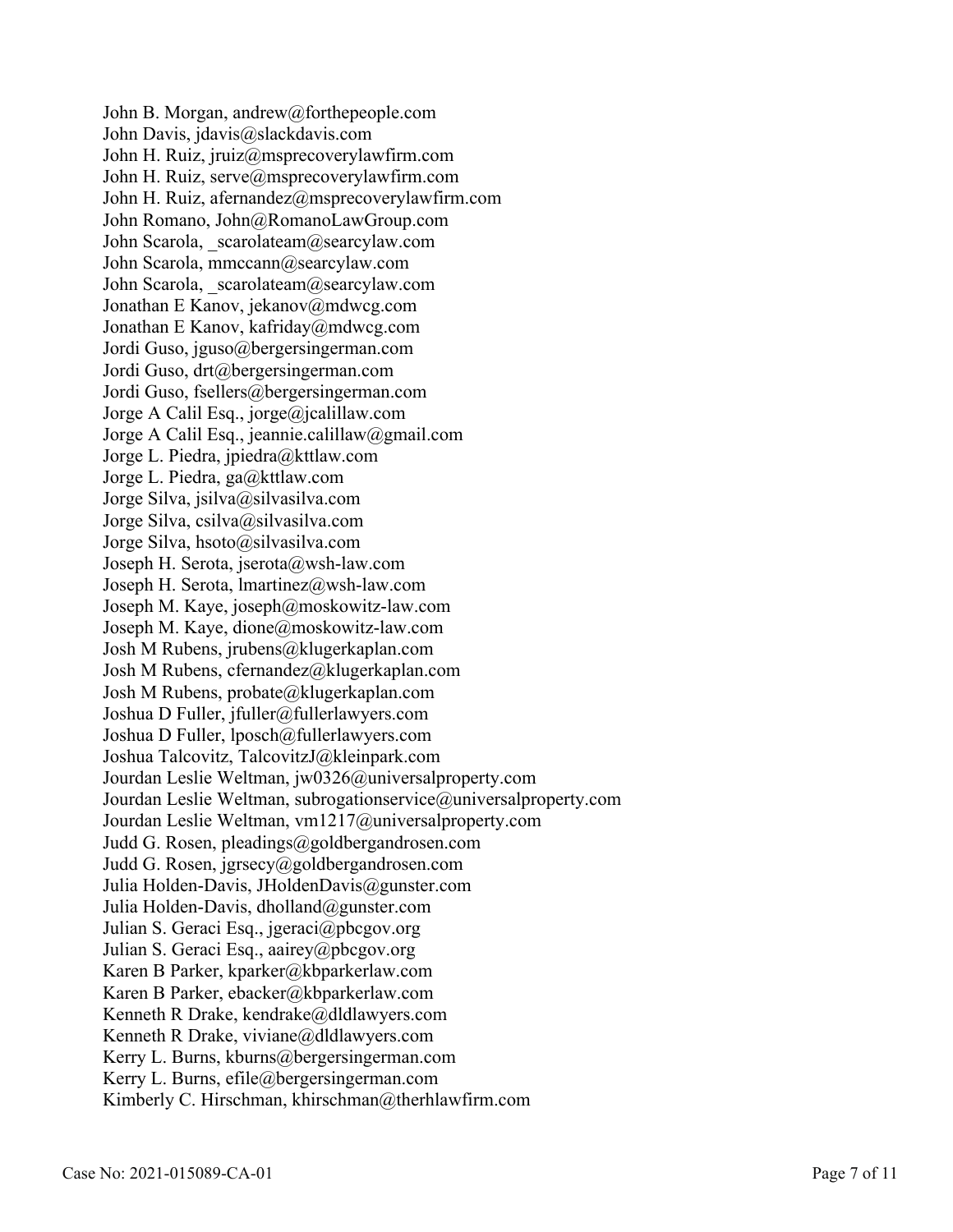Kimberly C. Hirschman, nramos@therhlawfirm.com Laritza Orozco, Orozcol@kleinpark.com Laura Adams, lauraadams@miamisao.com Lauren E. Morse, laurenm@miamidade.gov Lauren E. Morse, olga1@miamidade.gov Lauren E. Morse, hern@miamidade.gov Lauren Morse, lauren.morse@miamidade.gov Lewis N Jack Jr., LNJ@florida-attorneys.com Lewis N Jack Jr., cmf@florida-attorneys.com Luis Eduardo Suarez, lsuarez@hsmpa.com Luis Eduardo Suarez, filings@hsmpa.com Manual Arteaga-Gomez, aag@grossmanroth.com Marc J. Gottlieb, marc.gottlieb@akerman.com Marc J. Gottlieb, joyce.gutierrez@akerman.com Marc J. Gottlieb, Esq., marc.gottlieb@akerman.com Marc J. Gottlieb, Esq., joyce.gutierrez@akerman.com Marcos Guerrero, mguerrero@rlattorneys.com Maria Corghi, mcorghi@silvasilva.com Maria Corghi, mcorghi@silvasilva.com Mark A Boyle, Eservice@Insurance-Counsel.com Mark A Boyle, MBoyle@Insurance-Counsel.com Mark A Boyle, InsuranceCounsel2050@gmail.com Mark G. Dicowden, eservice@dicowdenlaw.com Mark G. Dicowden, service@dicowdenlaw.com Mark G. Dicowden, mgd@dicowdenlaw.com Mark J. Heise, mheise@hsmpa.com Mark J. Sullivan, sullivanm@kleinpark.com Mark J. Sullivan, piersonj@kleinpark.com Mark J. Sullivan, montanem@kleinpark.com Mark R. Antonelli, mantonelli@gaebemullen.com Mark R. Antonelli, cgreer@gaebemullen.com Mark R. Antonelli, lbeggs@gaebemullen.com Matthew Wildner, mjwildner@mdwcg.com Matthew Wildner, kafriday@mdwcg.com Max Cory Rudolf, max.rudolf@akerman.com Max Cory Rudolf, thelma.white@akerman.com Meghan C Moore Moore, meghan.moore@flastergreenberg.com Meghan C Moore Moore, betty.plasencia@flastergreenberg.com Michael A. Hornreich, mhornreich@wwhgd.com Michael A. Hornreich, jmackdanz@wwhgd.com Michael Caballero, mcaballero@hsmpa.com Michael F. Suarez, MFS-KD@kubickidraper.com Michael F. Suarez, mfs@kubickidraper.com Michael I. Goldberg, michael.goldberg@akerman.com Michael I. Goldberg, charlene.cerda@akerman.com Michael I. Goldberg, kimberly.smiley@akerman.com Michael J Thomas, thomasmic@gtlaw.com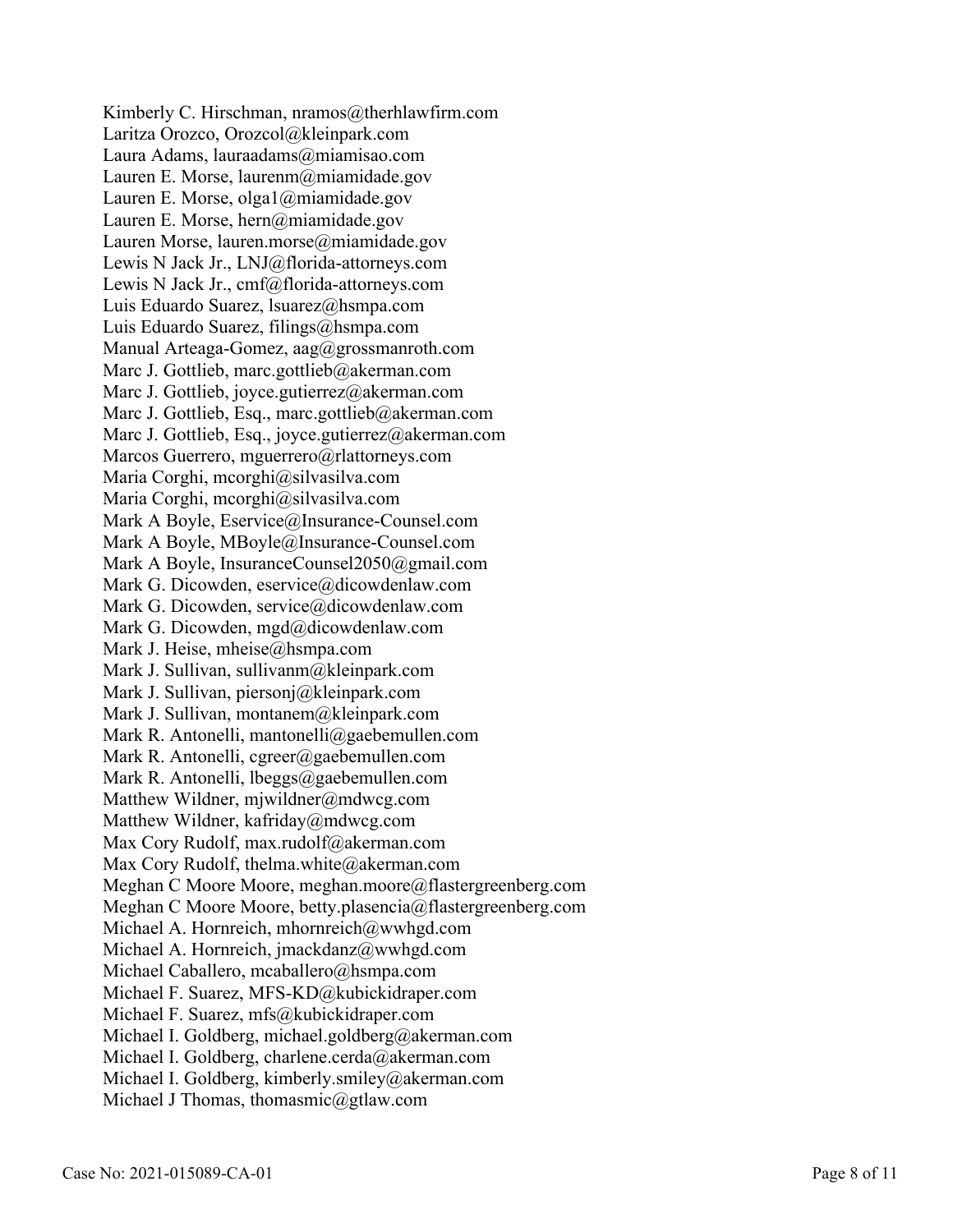Michael J Thomas, cordovam@gtlaw.com Michael J Thomas, flservice@gtlaw.com Michael S Hooker, michael.hooker@phelps.com Michael S Hooker, guy.mcconnell@phelps.com Michael S Hooker, renee.hogue@phelps.com Mitchel Chusid, mchusid@ritterchusid.com Mitchel Chusid, karenz@ritterchusid.com Mitchel Chusid, ifeliciano@ritterchusid.com Mustafa Hasan Dandashly, pleadings@goldbergandrosen.com Mustafa Hasan Dandashly, mdandashly@goldbergandrosen.com Mustafa Hasan Dandashly, evelyn@goldbergandrosen.com Oscar E. Marrero, oem@marrerolegal.com Patricia Melville, pmelville@hsmpa.com Paul A. Avron, pavron@bergersingerman.com Paul J. Schwiep, pschwiep@coffeyburlington.com Paul J. Schwiep, yvb@coffeyburlington.com Paul J. Schwiep, service@coffeyburlington.com Paul Jon Layne, playne@silvasilva.com Paul Jon Layne, mromera@silvasilva.com Paul Jon Layne, vramos@silvasilva.com Paul S Singerman, singerman@bergersingerman.com Paul S Singerman, asanchez@bergersingerman.com Paul S Singerman, efile@bergersingerman.com Paul Steven Labiner, Pleadings@PIALawCenter.com Rachel Charys John, rjohn@zdlaw.com Rachel Charys John, rjohn@zdlaw.com Rachel Charys John, rjohn@zdlaw.com Rachel W. Furst, rwf@grossmanroth.com Rachel Wagner Furst, rwf@grossmanroth.com Ralph George Patino, service@patinolaw.com Ralph George Patino, rpatino@patinolaw.com Ralph George Patino, cluna@patinolaw.com Rami Shmuely, pleadings@cmslawgroup.com Rami Shmuely, rshmuely@cmslawgroup.com Randy M Weber, rmweber@pwdlawfirm.com Randy M Weber, ngarcia@pwdlawfirm.com Ricardo Manoel Martinez-Cid, rmcid@podhurst.com Ricardo Manoel Martinez-Cid, RMCTeam@podhurst.com Ricardo Manoel Martinez-Cid, lbarrington@podhurst.com Robert J Squire, rsquire@rlattorneys.com Robert J Squire, pcarvajal@rlattorneys.com Robert J. Mongeluzzi, rmongeluzzi@smbb.com Robert J. Mongeluzzi, jgoodman@smbb.com Robert J. Mongeluzzi, sdordick@smbb.com Robert L Switkes, Rswitkes@switkeslaw.com Robert L Switkes, paralegal@switkeslaw.com Robert L Switkes, bzappala@switkeslaw.com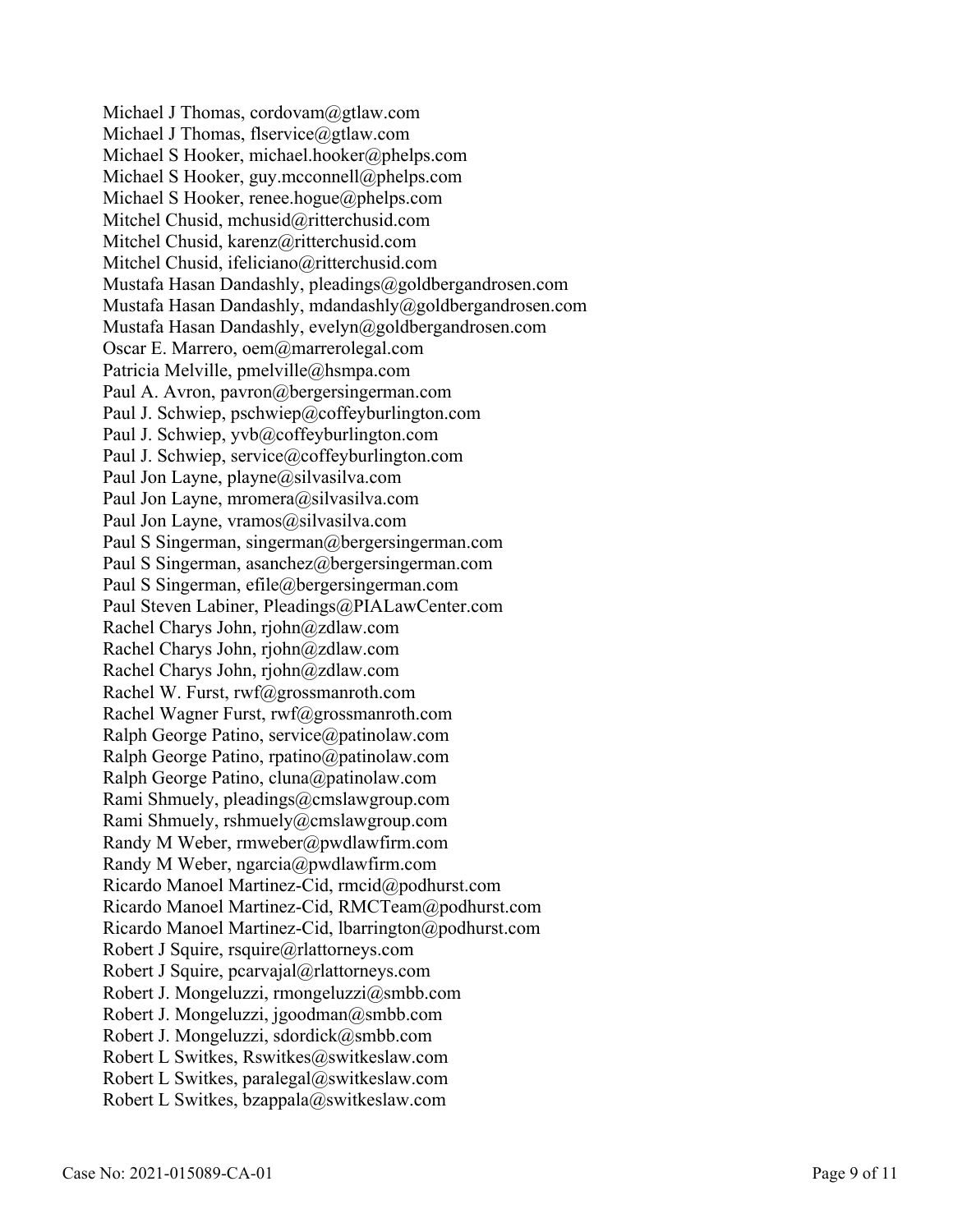Robert M Klein, kleinr@kleinpark.com Robert M Klein, piersonj@kleinpark.com Robert M Klein, carrillom@kleinpark.com Rosalyn Lax, rlax@hsmpa.com Ross D. Ginsberg, rginsberg@wwhgd.com Ross D. Ginsberg, dmallqui@wwhgd.com Ruben Honik, ruben@honiklaw.com Ryan A Waton, rwaton@zdlaw.com Ryan J. Yaffa, rjy@grossmanroth.com Ryan M. Charlson, ryan.charlson@csklegal.com Ryan M. Charlson, nicole.kaufman@csklegal.com Ryan Thomas Hopper, hopperr@gtlaw.com Ryan Thomas Hopper, ryan.t.hopper@gmail.com Ryan Thomas Hopper, thomasm@gtlaw.com STEVEN JEFFREY BRODIE, sbrodie@carltonfields.com STEVEN JEFFREY BRODIE, ldelpino@carltonfields.com Sarah Jayne Cohen, sarah.cohen@hoganlovells.com Sarah Jayne Cohen, beth.moon@hoganlovells.com Sarah Jayne Cohen, miamidocketing@hoganlovells.com Scott Andrew Hiaasen, shiaasen@coffeyburlington.com Scott Andrew Hiaasen, lperez@coffeyburlington.com Scott Andrew Hiaasen, service@coffeyburlington.com Scott D. Rembold, srembold@therhlawfirm.com Scott D. Rembold, courtdocs@therhlawfirm.com Sergio L Mendez, sergio@mendezandmendezlaw.com Sergio L Mendez, service@mendezandmendezlaw.com Seth M Lehrman, staff.efile@epllc.com Seth M Lehrman, seth@epllc.com Seth M Lehrman, iris@epllc.com Seth M Schimmel, seth.schimmel@phelps.com Seth M Schimmel, yolanda.vazquez@phelps.com Seth M Schimmel, nicole.marsade@phelps.com Shannon Lyn Nunez del Prado, sdelprado@pwdlawfirm.com Stuart Z Grossman, szg@grossmanroth.com Stuart Z Grossman, lka@grossmanroth.com Suzanne Mary Valles, suzanne.valles@lawbhs.com Suzanne Mary Valles, francis.diaz@lawbhs.com Tal J Lifshitz, tjl@kttlaw.com Tal J Lifshitz, ya@kttlaw.com Tal J Lifshitz, fsr@kttlaw.com Tal J. Lifshitz, tjl@kttlaw.com Tal J. Lifshitz, ya@kttlaw.com Thomas A Oglesby, toglesby@rlattorneys.com Thomas A Oglesby, edavila@rlattorneys.com Thomas A Oglesby, jarrechea@rlattorneys.com Thomas A. Robes, Trobes@robeslawgroup.com Thomas A. Robes, jbuchko@robeslawgroup.com